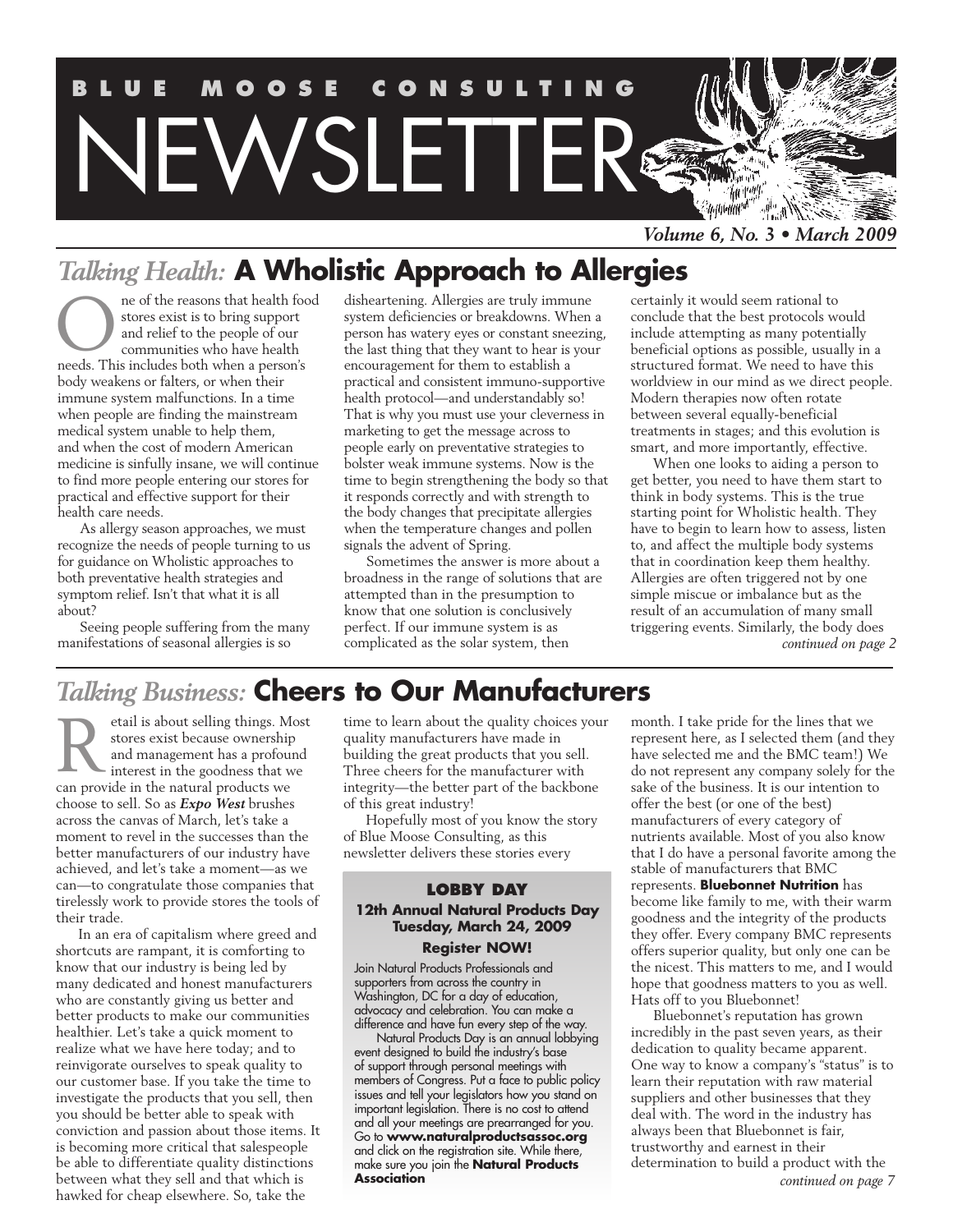# **A Wholistic Approach to Allergies**

*continued from page 1*

not heal from the trauma, the misfirings or the breakdowns through one perfectly placed solution, but rather through a concerted effort to give the body the tools it needs to heal itself. So immune system health is about the variety and the quality of the immuno-supportive tools presented to recalibrate and heal when dysfunction has been diagnosed.

You are certainly working within the confines of legality when you suggest to your customers that they direct their study towards body systems. In the case of allergies, the analysis should always include assessments of the immune system, the circulatory and digestive systems. The more that you delve deeply into this subject yourself, you will see that the beauty of those surviving, early healing systems—Traditional Chinese Medicine and Ayurvedic Medicine—was that they treated the body on many levels simultaneously. This is why you need to be fluent in all the aspects of the products that you carry, that you need to stock a full selection, and you need to continue to educate yourself about the varying degrees of support that each of the known remedies of natural healing provides. There will never be a simplistic answer to immune health, and the quicker we dissuade people from acai and noni as exotic panaceas, then the sooner we can get them on the road to health. Taking the easy and quick dollar will just erode confidence in the pathways to health that are truly present in your store!

Allergies center on the immune system: all healing begins here. Medicinal mushrooms are exceptional at this time of year because their long use for respiratory support and immune strengthening. Reishi Mushrooms (Ling zhi) are arguably the most broad-spectrum of all the mushrooms in their application.They have a traditional use for colds, lung issues and asthma. Like most medicinal mushrooms, their tonifying qualities often bring energy as well. Optimal protocols now recommend using several mushrooms in rotation, and a smart sequence would be 1-2 months Reishi, then Cordyceps (also energizing), then Maitake. **Mushroom Science** alone offers mushrooms manufactured to guarantee the beta glucans and polysaccharides necessary to elicit consistent immune success.

As beta glucans, polysaccharides and probiotics offer the most profound ability to naturally influence immune system response, a perfect adjunct to mushrooms for building recovery from allergies would



be found in **Immune Health Basics** beta glucans product *Wellmune WGP*® . This product has such substantial evidence for its results that I take it every day.

I would be remiss if I did not recommend an herbal formula for the benefits that whole plant herbs offer for immune support. Now is the time to stock **Herb Pharm's** *Immune Defense Tonic*™ by the cash register. With Echinacea, Astragalus, Reishi, Schizandra and Prickly Ash Bark, this formula probably invigorates every vector of positive immune activity. If immunity is weak, then introducing herbal adaptogens (and possibly Herb Pharm's *Adrenal Support Tonic*™ and/or *Nervous System Tonic*™) are some of the smartest first steps.

**Aloe Life** Whole Leaf Aloe Vera Concentrates also provide a natural source of polysaccharides, and aloe serves so many other purposes that it would almost be a mandatory platform-nutrient for broadbased immune revitalization. Aloe is a bitter, excellent for the digestive system, and it has antihistamine and anti-inflammatory potential. Aloe is also excellent for strengthening connective tissue, so it has a secondary benefit for all allergies, from weak nasal mucosa to leaky gut syndrome, therefore reducing food allergies

**Newton Homeopathic** probably offers the best symptom-specific relief for

#### **Take 5 Minutes Now is the time to be doing coupons**

Times are Tough. People have to find ways to save their money. If you have never believed in the power of coupons to spur sales, now may be the time to experiment.

Herb Pharm has \$1 off coupons that are really cashing in. Stores are saying that the customers are sweeping them up and using them. Ask your BMC rep how to increase your business with these timely coupon savings.

allergies, and they affect many levels of body response with formulas that cleanse and benefit the liver while relieving allergy symptoms naturally. Newton has formulas for *Pollen & Weeds, Hayfever, Dairy-Grain & Nightshades, Red Cedar-Respiratory,* and *Cough-Asthma*. The selection addresses other specifics such as *Food Allergy, Dust-Mold-and Animal Dander, Eczema-Skin Irritation, Shingles* and *Hives.*

Too often though, we focus on immuno-therapy when allergies also reveal weaknesses in the circulatory/ vascular system. An allergy announces that the body has imbalances in some capacity with circulatory health. If the body is not delivering correct nutrition and removing metabolic waste efficiently, then stagnation will occur and the

potential for allergic response precipitates. Basic Wholistic preventative health care already acknowledges this, but we don't often express this fact clearly to the consumer. Customers are treating symptoms and not underlying system weaknesses. Antioxidants that generally benefit circulatory function, from Vitamin C to Quercetin, grape seed and pycnogenol, alleviate allergic response by addressing circulatory weakness. Now is the time to discipline people to increase their antioxidant and polyphenol supplements.

Quercetin and the Bioflavonoids are unheralded stars for this operation. **Bluebonnet Nutrition** offers a high-dose and superior *Super Quercetin*® Vcap that is bursting with the workhorses of vascular maintenance: 500 mg of quercetin, Vitamin C, rose hips, acerola, citrus bioflavonoids, hesperidin, rutin and bromelain. Bluebonnet's *Citrus Bioflavonoid* 750 mg Vcaps™ are the quintessential capillary-support nutrient with flavones, flavanones, and flavonols from oranges, lemons, tangerines, grapefruits and limes. Flavonoids, a subclass of polyphenols generally regarded as plant pigments, are greatly underappreciated for their effects on cardio-vascular health. We speak of the flavonoid families constantly in our stores but don't educate on their function: anthocyanins and proanthocyanadins (berries, grape seeds, wine and chocolate), and catechins (green tea especially ECGC) are all flavonoid-class nutrients that strengthen the circulatory system. Almost every herb contains flavones, but rich sources include gingko, chamomile, hawthorn, bilberry, amlaki, st johnswort, cranberry and calendula.

Basically, all fruit skin is good for allergies, and the color usually identifies *continued on page 6*

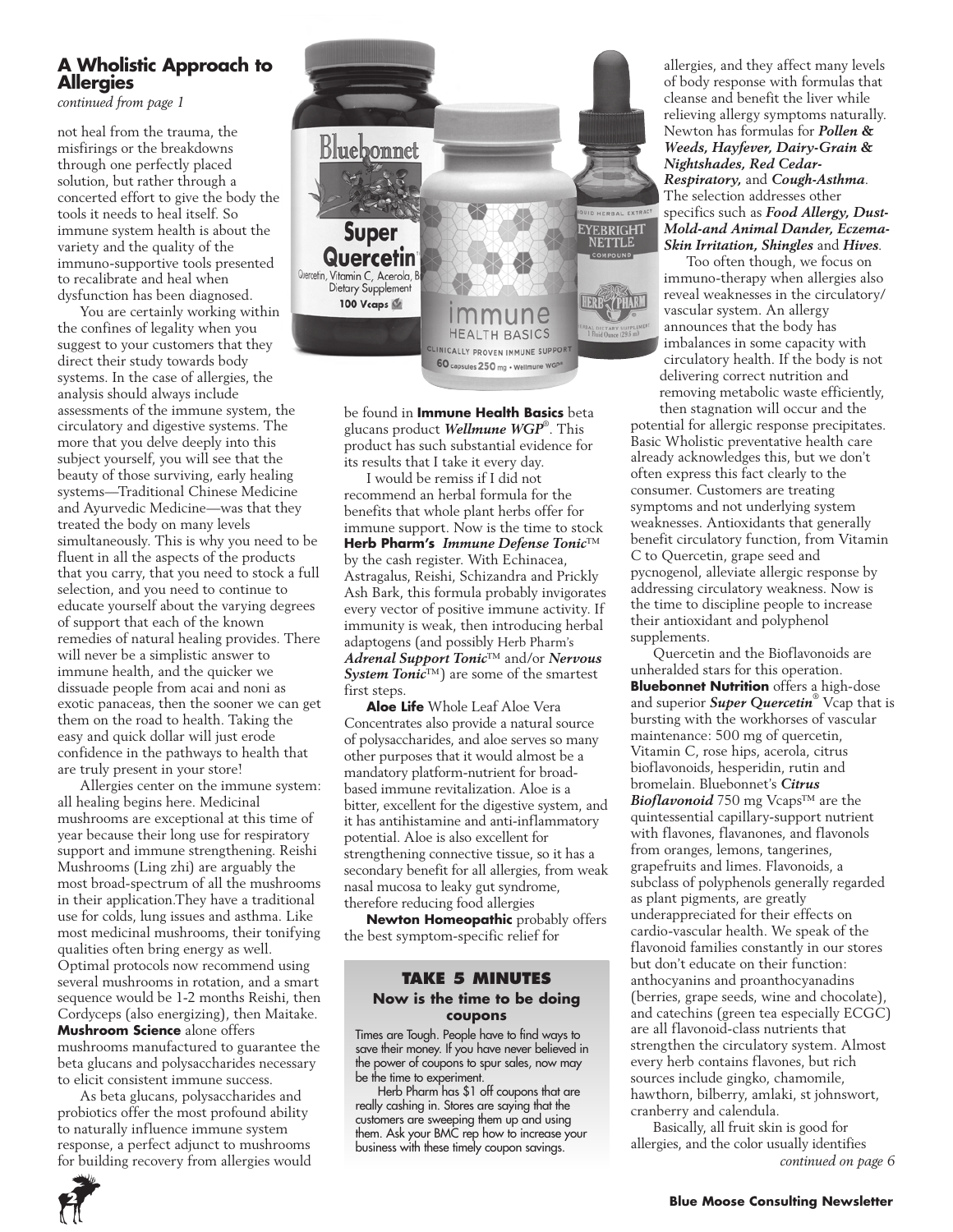

# Expo West Show Deal! **15% discount \$100-\$499 20% discount \$500+**

March 2–13th! Must mention deal when placing order. Available on direct wholesale orders only!

*Last month to order before price increase April 1st. Stock Up Now*

1979-2009 Celebrating 30 years of making America's favorite Liquid Herbal Extracts!

#### **Celebrate at Expo West**

• Enter 30th Anniversary Sweepstakes Exciting prizes: entry open to orders placed at show • Maca Muffins

• Book signing with "Herbal Ed" Smith

#### *March Herbal Tele-Training* **Seasonal Allergies**

Thursday, March 19th, 2 or 7 pm EST Featuring: Eyebright-Nettle Compound, Butterbur liquid extract, Nettle extract & glycerite, Rue-Fennel eyewash

**Booth # 1413**



Pure and Great Tasting Omega Oils

#### *NEW PRODUCTS* **3 New Travel Packs Available Now! Nordic Berries, Ultimate Omega-D3, and Omega 3.6.9 Jr.** Only sold in full boxes

**Nordic Berries**, Travel Packs (orange, 3g) 6 pouches per box, 14 gummies per pouch, 4 gummies per serving. Only sold in full boxes. Item# NUS-31020

**Ultimate Omega-D3**, Travel Packs (lemon, 1000mg) 6 pouches per box, 14 soft gels per pouch, 2 soft gels per serving. Item# RUS-11094

**Omega 3.6.9 Jr.**, Travel Packs (lemon, 500mg) 6 pouches per box, 14 soft gels per pouch, 2 soft gels per serving Item# RUS-11075

Ask your BMC rep to show you the fish oil study done on the football players of the 2009 Super Bowl Champs! Nordic Naturals own Ultimate Omega capsules were used in the study!

*Also, ask your rep about promos and coop ads for the year…..don't miss your opportunities to get discounts and take advantage of the advertising support that Nordic Naturals can offer you!*

#### Expo West Trade Show Deals **Discounts as listed on Price List.**

Orders must be on Show Order Forms from a store that attends the show. No exceptions!

#### **Booth #1442 Nordic Pet Booth #4343**

Not represented by BMC in NJ, SC and parts of PA Not represented by BMC in NC, SC, WV



**New Targeted Multiples™**

*When it Comes to Personalized Nutrition Make the Right Choice* Introducing an Innovative Line of Targeted Multiples

Men's Choice™ Ladies Choice™ Veggie Choice™ Age-Less® Choice™ for Women 50+ Age-Less® Choice™ for Men 50+

There is a movement in the natural products industry to retreat from the one-size-fits-all approach to nutrition and embrace a more personalized one that takes into consideration the unique nutritional needs of the individual. Bluebonnet Nutrition is championing this movement towards personalized nutrition by addressing the specific gender, age, diet and lifestyle differences between individuals. Bluebonnet has incorporated many exciting, sophisticated and technologically advanced nutrients into five new, innovative multiples that address the distinctive nutritional needs and health concerns of women, men, seniors and vegetarians. Each unique multiple formula not only supplies over 25 crucial vitamins and minerals to sustain the basic nutritional needs of that individual, but each also offers several proprietary phytonutrient blends that enhance each target's general health and well-being.

**Advertised in:** *Vitamin Retailer Magazine*, back-cover *Whole Foods Magazine*, back-cover, *Natural Foods Merchandiser Better Nutrition Magazine*

*Expo West Trade Show Deals* **Line Drive 18% off 1 identified "show deal"** Buy-in dates: Mar 2- Mar 13

Not represented by BMC in NJ Not represented by BMC in NJ, SC **Booth #1432**

# **NEWTON**<br>homeopathics

**Nurturing Naturally Since 1987** 

### **March Promotions 20% Discount**

• Insomnia • Leg Cramps • Snoring • Bedwetting, Kids • Nervousness-Fear, Pets *6+ per SKU.* All sizes of liquid & pellet complexes.

**Expo West Trade Show Deal Attendees 15% off Non-attendees 10% off**

*Buy-in dates March 6-16th*

**Equine line now available:** 

Popular in horse country. More products soon • Detox E001

- Nervousness & Fear E003
- Arthritis-Joint Pain E005
	- Cold & Cough E006
- Energy-Immune E011
- Colic & Gas E014
- Fever & Infection E015
- Inflammation E016
- Injury Rescue E017
- Bowed Tendons Lotion E020
- Hoof Help-Foundering E018

*Homeopathy for Allergies Phone Training*  Thursday, March 19, 10:00am or 3:00pm EST

**Booth #1901**

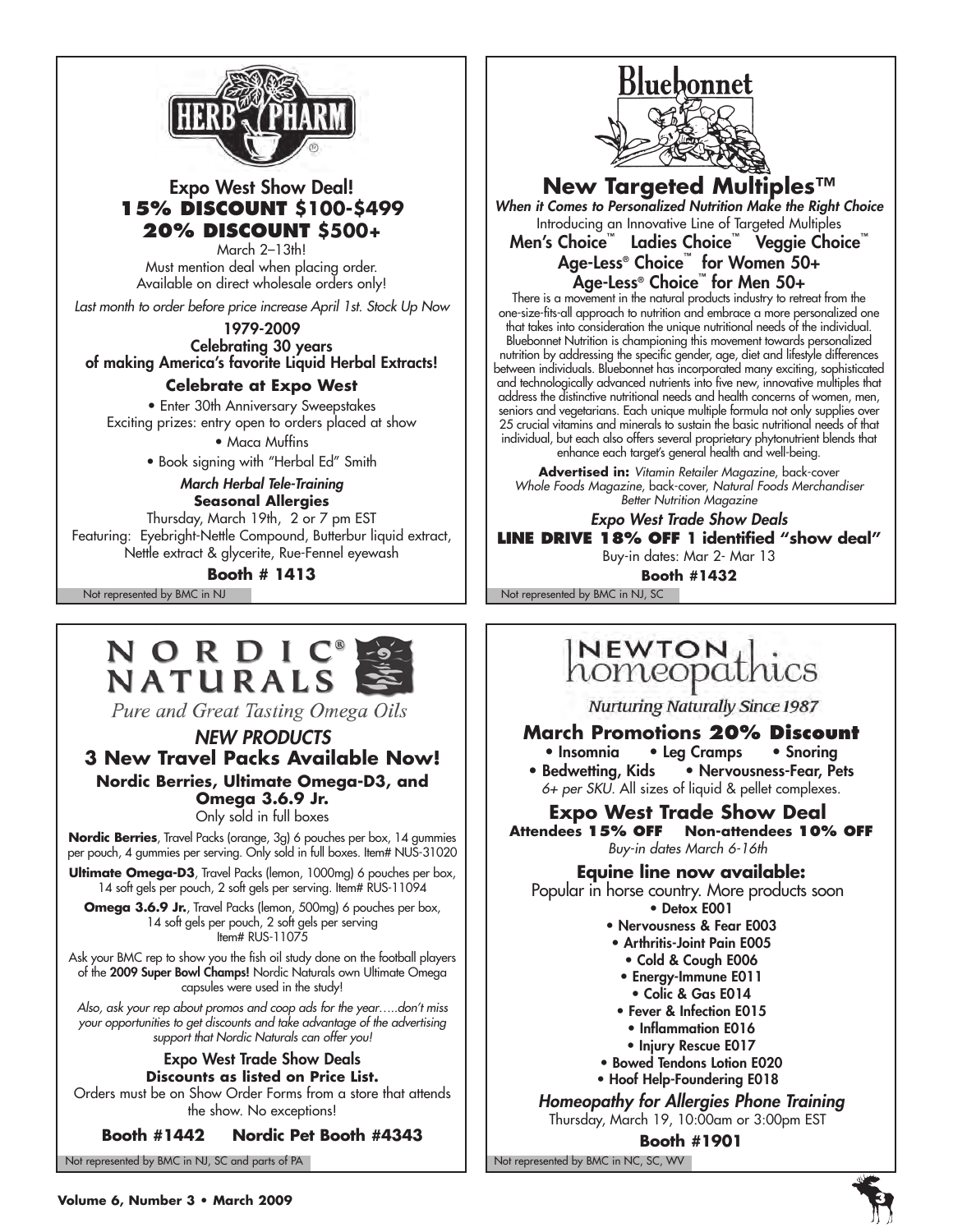

#### *Dieting Season is weeks away: endcap Juvo Slim for new sales* Special March Promotion

**20% Line Drive**

Mar 2 – Mar 31st! *Only for BMC accounts…must mention deal when placing order directly.*

• Juvo® Original premium natural Raw Meal • Juvo® Slim Raw Meal Whole Food • Juvo® Raw Superfood 100% Raw Whole Food

*USDA-Certified Organic ingredients*

#### **How JUVO**® **was created?**

The creator of JUVO®, James Hwang, MD, Ph.D., an internationally-renowned oncologist, has conducted research into preventive + alternative medicines. To counter the fact that many modern ailments stem from poor diet, he proposed a raw foods diet as a revolutionary means to promote health. Today JUVO® serves the world by delivering environment-friendly, nutrientrich products what are made with natural and organic ingredients. Juvo has expanded from the original Juvo® to new products including !00% Raw Super Foods formula, and the special Juvo Slim a raw foods meal replacement for dieters *ReJUVOnate yourself with raw foods!!!*

**Booth #2597**

Not represented by BMC in Eastern PA, NJ



**Health Education & Health Products & Aloe Vera** New item receiving great reviews

**BODY HEAT PAIN RELIEF**

*Now also in Unscented* Vanilla 8oz and 4oz • Unscented 6oz

**March Special Promotion** Buy 6 Vanilla scented (mix and match) and receive **1 FREE** Unscented 6oz *Mention Promo when placing order*

*Aloe Body Heat*—Penetrating, lubricating, warming and healing agents of Menthol, MSM, Whole Leaf Aloe Vera Juice, Arnica and other herbal extracts relieve tension and soreness due to athletic injury, physical exertion, gardening, arthritic aches, broken bones, shoulder tension, old injuries, carpal tunnel, and daily stress & fatigue. Provides deeper longer lasting relief due to the carrying ability of Aloe Vera: the nutrients are carried down to the source of pain to help eliminate it while soothing as well. *Satisfaction Guaranteed!*

*Did you know?* Drinking Aloe Life Aloe Vera stimulates natural Glutathione production in the body.

#### **Expo West Promotion**

**2 cases** (24 items mix and match)**–10% 6 cases** *(72 items mix and match)***–15%**

*Does not include 1oz. topicals Discounts available for stores attending Expo West. Buy-in dates: March 6-13*



# **March Promotion 10% off**

Direct orders only, Through March 31st **Nit Kit™** *Topical Remedies Naturally*

Non-Toxic NIT KIT<sup>™</sup> *Scares Lice – Not People!*

The safe alternative for getting rid of lice and their nits (eggs).

Well-In-Hand's Nit Kit does not contain dangerous insecticides. Handcrafted in small batches with only natural and nourishing ingredients, Nit Kit is easy to use. The herbal formula contains Olive + Canola Oils, Essential Oils of Rosemary,

Lavender, Tea Tree, Eucalyptus, and Thyme. Nit Kit includes a fine-toothed metal MediComb, and a convenient 5x magnifier to find and remove the lice and their nits. The formula has a "happy" 100% natural aromatherapy scent, and doesn't dry out the hair.

*Be Prepared for School's Summer Scourge*



# **Dr Ohhira's Probiotics 12 Plus Dr Ohhira's Essential Living Oils**

Best-sellers Each in a Class by Themselves

- Dr. Ohhira's Probiotics 12 PLUS Original Formula combines ancient fermentation skills & modern science to create a powerful formula that changes the GI environment to benefit all healthful strains
- while discouraging the bad. Developed by renowned microbiologist Iichiroh Ohhira, Ph.D. and his research team at Okayama University, Japan
- Dr. Ohhira's Essential Living Oils, a vegetarian product, provides the beneficial fats in an ideal balance of Linolenic Acid (Omega-3), Linoleic Acid (Omega-6, especially GLA) and Oleic Acid (Omega-9). Based on research by Dr. Ohhira, it was created from seeds and plants carefully selected for their unique nutritional properties.

*Expo West Trade Show Promotion* **10% off Plus free shipping**

One order, mention show deal Orders placed March 5-10 only

*Take advantage of this opportunity for FREE SHIPPING for any Trade Show order!!*

**Booth #1678**

*Finest Quality Hair, Body and Skincare Accessories*

**Brushes** 

**Expo West Trade Show Deal**

> **25% off** *plus free freight*

Buy-in dates: March 6 - 13

Must reference Show Deal when placing order

**Bass® Brushes Bass® Body Care**

**Booth #4132**



**www.olbas.com**



Not represented by BMC in NC, NJ, Eastern PA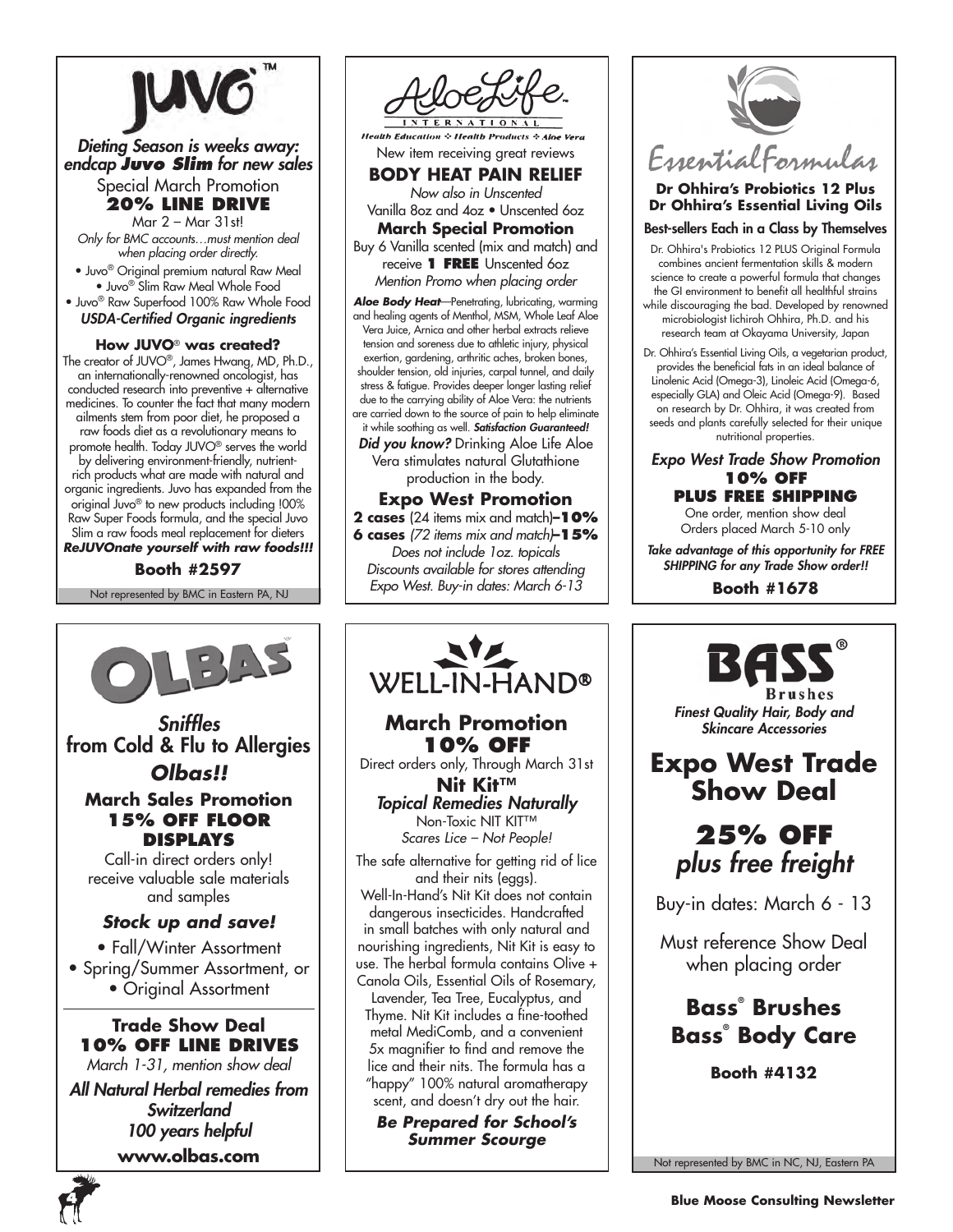

#### **Expo West Trade show deals 25% off**

weekend orders placed at the show • Henna Cream • Henna Powder • Color Fixation Line

- Amazonia Preciosa Hair Care • Amazonia Preciosa Face & Body Care
	- Sapien Body Care for Men

• Surya tattoos

Surya Brasil, in Brazil since 1978, was created in 1995 with the objective of supplying cosmetics for external beauty, without neglecting internal beauty. Based on the trinomial: NATURE, SCIENCE & TECHNOLOGY, Surya develops natural products from herbs & fruits for consumers who have wisely decided to take care of their beauty without harming their health. Surya is more than a cosmetic, it is a life style in harmony with nature. Surya means "Sun" the source of warmth and light *"We have taken great strides to ensure that all plants are wild crafted with environmental sensitivity protecting important forest ecology. In addition, the product packaging is either recyclable or biodegradable."* —Surya President, Clelia Angelon

**Come by the booth for a 'makeover' and catch a preview of their soon-to-be released Amazonia Preciosa line.**

**Booth #3704**

immune

**HEALTH BASICS** CLINICALLY PROVEN IMMUNE SUPPORT

**March Promotion** Buy in dates Mar 2–16 **15% all orders** 12 bottle minimum Immune Health Basics™ is one of the most effective immune products on the market. It is clinicallyproven to safely enhance immune responses that protect against a wide range of health challenges. Human research demonstrates that Immune Health Basics: • Activates innate immune cells to more quickly identify and kill foreign challenges. • Enhances immune protection against stress-related health challenges. • Improves vigor and mental clarity while reducing fatigue and tension. • Supports general health and well-being *www.immunehealthbasics.com*

# **PERFECT® ORGANICS**

# *Body Glow* **101 Use Perfect Organics**

*Skin nourishment = Perfect Organics* 

*Body Glow* A luxurious, organic revitalizing treatment for face, body, and hair. This ultra-hydrating, moisturizing balm is packed with vitamin-rich, beautifying organic ingredients. Repairs, softens, and nourishes from head to toe! Organic Shea Butter, Organic Coconut Oil, Organic Grapefruit & Organic Lavender Essential Oil, Organic Jojoba Oil, Non-GMO Vitamin E.

*Make sure you ask your BMC rep to show you this product*

### **March Promotion 15% off**

**12 bottles, mix and match**  *Mandarin Rose Coconut Body Glow* 

*Grapefruit Lavender Coconut Body Glow*

VEGAN

# **MushroomScience**®

*March Promotion* **Allergy Support Stock-Up Sale Reishi Gano 161™**

**Cordyceps Cs-4** *mix & match these two* **20% off 12 bottles 25% off 24 bottles 30% off 50 bottles**

*Cannot be combined with any other promotion. Expo West Show Deal separate*

**Reishi Mushroom** (*Ling zhi)* is revered in Traditional Chinese Medicine (TCM) where it is called the "10,000 Year Mushroom" for its benefits for longevity, and as a broad-spectrum health and energy tonic. Mushroom Science's Reishi is standardized for beta glucans and polysaccharides. Reishi is a favorite for coughs, colds, respiratory concerns and all allergies.\*

**Cordyceps** has been traditionally known to support respiratory health and protect the lungs<sup>\*</sup>

#### **Tremendous Trade Show Promotion**

**25% off for existing customers Buy 2 get 1 FREE for new accounts Entire line including new culinary mushrooms**

Must attend Expo West for Promotion Buy-in Dates: March 6–Mar 31 \* these statements have not been reviewed by the FDA

**Booth #1771**



#### **A NEW DAY IS DAWNING… at HIMALAYA**

**Organique** by Himalaya<sup>TM</sup> is a new line of head-to-heel, personal care products that are pure, clean and effective using certifiedorganic ingredients whenever possible.

Free from over 200 harmful ingredients and organically-produced using USDA-certified handling practices.

*Launch anticipated for the end of March*

#### **Best Just Got Better** *Now!! Organic Pure Herbs*

NEW USDA-Certified Organic Himalaya Pure Herbs come in easy-to-swallow caplet form and are additive-free.

The Organic line contains 20 SKU's: Amla C, Andrographis, Arjuna, Ashwagandha, Bacopa, Bitter Melon, Garcinia, Garlic, Ginger, Gokshura, Gotu Kola, Guduchi, Guggul, Gymnema, Holy Basil, Licorice, Mucuna, Neem,

Shatavari, Trikatu, and Triphala.

**Ask for Special Introductory Pricing** *Visit our Expo West Booth for a free sample*.

**Booth #1712**

Not represented by BMC in EasternPA, NJ



**Just in Time for the Future!!!** *New Economy Size 16oz (480 ml) Bottle!* 

With the downturn in the economy, people are trying to save money & make their dollar work more. In response to demand and your long-term immune support needs, we are pleased to offer an economy size bottle of the #1-selling (Colloidal) Silver Hydrosol in America. *Sovereign Silver beneficial for every tomorrow* 

Wholesale \$29.12 Retail \$54.69 Intro offer: **10% off**

Not combined with any other offers

#### *Expo West Show Deal* **10% on top of quantity discounts!**

For show attendees Buy-in dates: March 5- March 13

SPINS data again confirms Sovereign Silver to be not only the nest-selling but also most trusted silver product in every category. Make sure that you carry the new Homeopathic Skin Gel

**Booth #1608**

Not represented by BMC in NC, SC, NJ, eastern PA



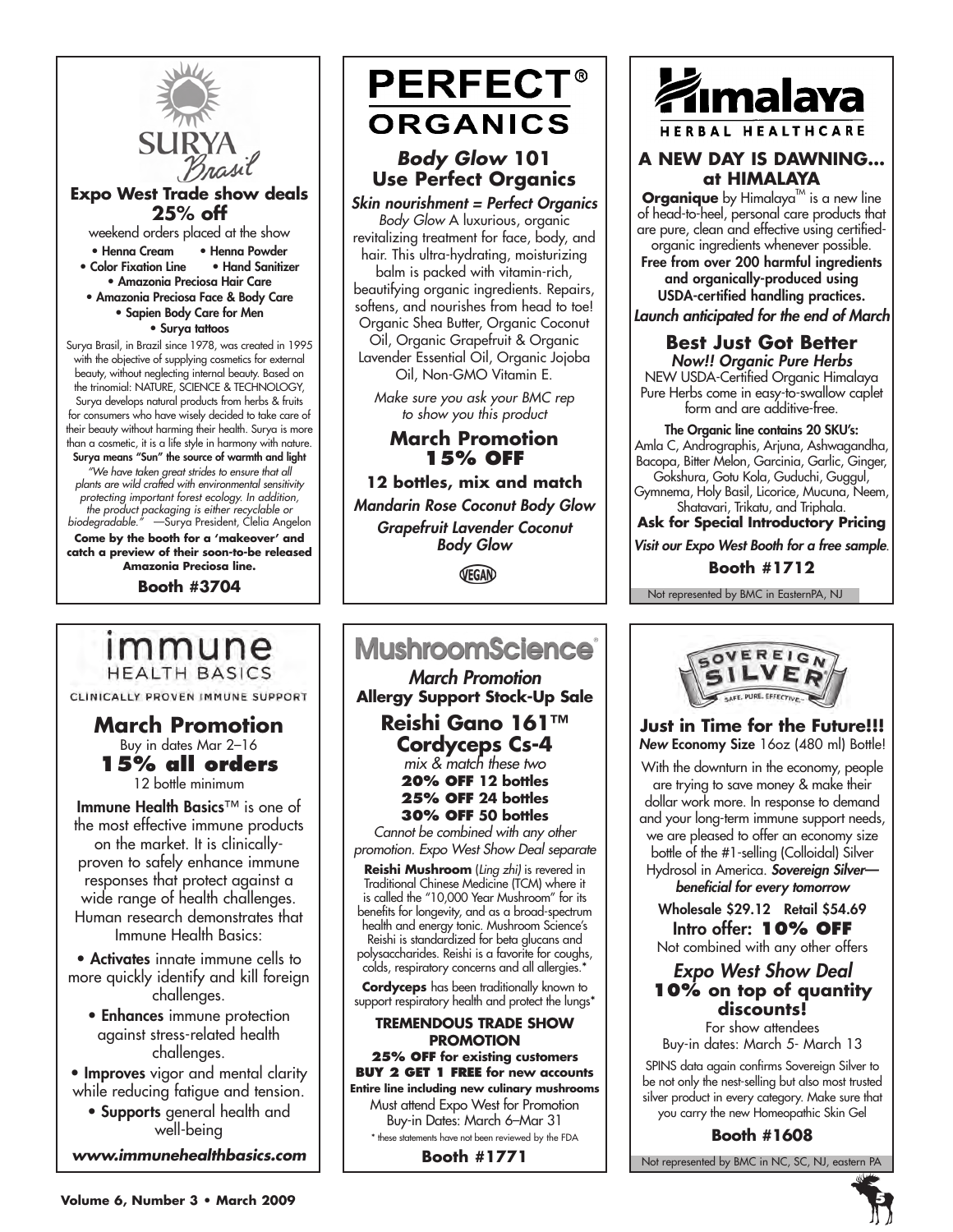### **A Wholistic Approach to Allergies**

*continued from page 2*

polyphenols and flavonoids. Therefore, eat more fruits and vegetables (and onions and garlic)

Digestion is equally integral to preventative health care when allergies are an issue. Aloe vera is so beneficial in connective tissue repair that it is pivotal to gut repair along with L-Glutamine and Nucleotides (from Bluebonnet). Herb Pharm's *Connective Tissue Formula*™ is another sleeper formula that would be exemplary in the months before allergies crop up. Containing Gota Kola, Hawthorn Berry , Echinacea and Horsetail, this product would be like repairing the walls before the levee breaks!

In support of the respiratory bronchi, **Himalaya's** *RespiCare*™ supports normal breathing while Herb Pharm's *Calm Breath*™ Compound supports the healthy function of bronchial tubes\*. Bluebonnet's GliSODin vegetarian S.O.D. shows promise for issues of poor lung circulation, especially with asthmatics\* (www.glisodin. org). Supporting the lungs now will certainly pay dividends if flare-ups occur later, with preventative measures leading to greater strength.

Spring is the time to move into bitters for cleansing and rejuvenation, with Herb

Pharm's *Dandelion Glycerite* for the faintof-heart, and their new *Digestive Bitters Compound*—which takes the taste of bitters to a whole new fascinatingly exciting realm—for those wanting to get the most out of Spring! Zing digestion back to life with bitters!

Since Spring is a time of cleansing, people will also find a benefit to Herb Pharm's *Golden-Echinacea Formula* for a tonifying round of goldenseal with your echinacea. Echinacea is great during this season as well, working with the immune system, clearing metabolic waste and acting in an anti-inflammatory manner. If the allergenic individual is strong enough to attempt healing in harmony with the Seasons (with a preamble of probiotics, aloe, astragalus, mushrooms and beta glucans) they can begin a moderate cleansing program. Possibly the Newton Homeopathic *Detoxifier* with their *Lymph Assist*, and Herb Pharm's *Red Clover-Stillingia Compound* taken with plenty of water.

For symptomatic relief of allergies once they have arisen (we have therefore not succeeded in our jobs yet), Herb Pharm's *Eyebright-Nettle Compound* is superb. With the fast relief of liquid herbal extracts, this formula focuses in on the mucosa for a multi-tiered approach to getting necessary body response. The secret may be the combination of goldenseal and horseradish (drying astringent, and



stimulative counteraction) but regardless, combined with eyebright, nettle and yarrow, this has become the best regionally applauded recommendation. If you need a reliable decongestant for the membranes of the eyes, nose, throat or upper respiratory tract, this product is a winner for symptomatic relief!!

**Sovereign Silvers** *Silver Hydrosol Nasal Spray,* and **Olbas'** *Nasal Inhalant*  are like Godsends once the symptoms develop.

With various possibilities for addressing the many body systems, both for strengthening and repair, it is easy to discourse on protocols for immune system, digestive system and circulatory system support. It always comes back to immune health with allergies, though. Part of any complete strategy would include daily greens (Aloe Life's *Daily Greens*, Bluebonnet's *Green Utopia*, Nutrex's *Hawaiian Spirulina* and UMAC-Core's *Marine Phytoplanktons* in rotation) and enzyme-rich foods (**Juvo's** *Original formula* or *100% Raw SuperFoods Formula* for an invigorating breakfast or lunch).

Invigorate, respond to weaknesses, address body systems, work on the foundational support necessary for repair. Most people who enter your store have received no direction. They are making poor food choices that only compound the problem. They are in immediate need of Omega-3s, probiotics, digestive enzymes and anti-inflammatories. They will respond to any of the right things that you provide. Coupled with homeopathy, all these options should be on the drawing board for anyone seeking intelligent preventative health solutions to nagging or occasional allergic discomforts. They want to walk away from the pharmaceuticals, but you have to alert them to the options. Can you do it? ❂

\*These statements have not been evaluated by the FDA.

#### **EXPO WEST Anaheim, California, March 5-8 Visit These BMC Companies**

| Company                               | Booth # |
|---------------------------------------|---------|
| <b>Bluebonnet Nutrution</b>           | 1432    |
| <b>Nordic Naturals</b>                | 1442    |
| <b>Nordic Pet</b>                     | 4343    |
| <b>Newton Homeopathic</b>             | 1901    |
| <b>Herb Pharm</b>                     | 1414    |
| Sovereign Silver                      | 1608    |
| <b>Essential Formulas</b>             | 1678    |
| Surya Brasil                          | 3704    |
| Himalaya USA                          | 1712    |
| <b>Mushroom Science</b>               | 1771    |
| Juvo                                  | 2597    |
| Call BMC office for staff itineraries |         |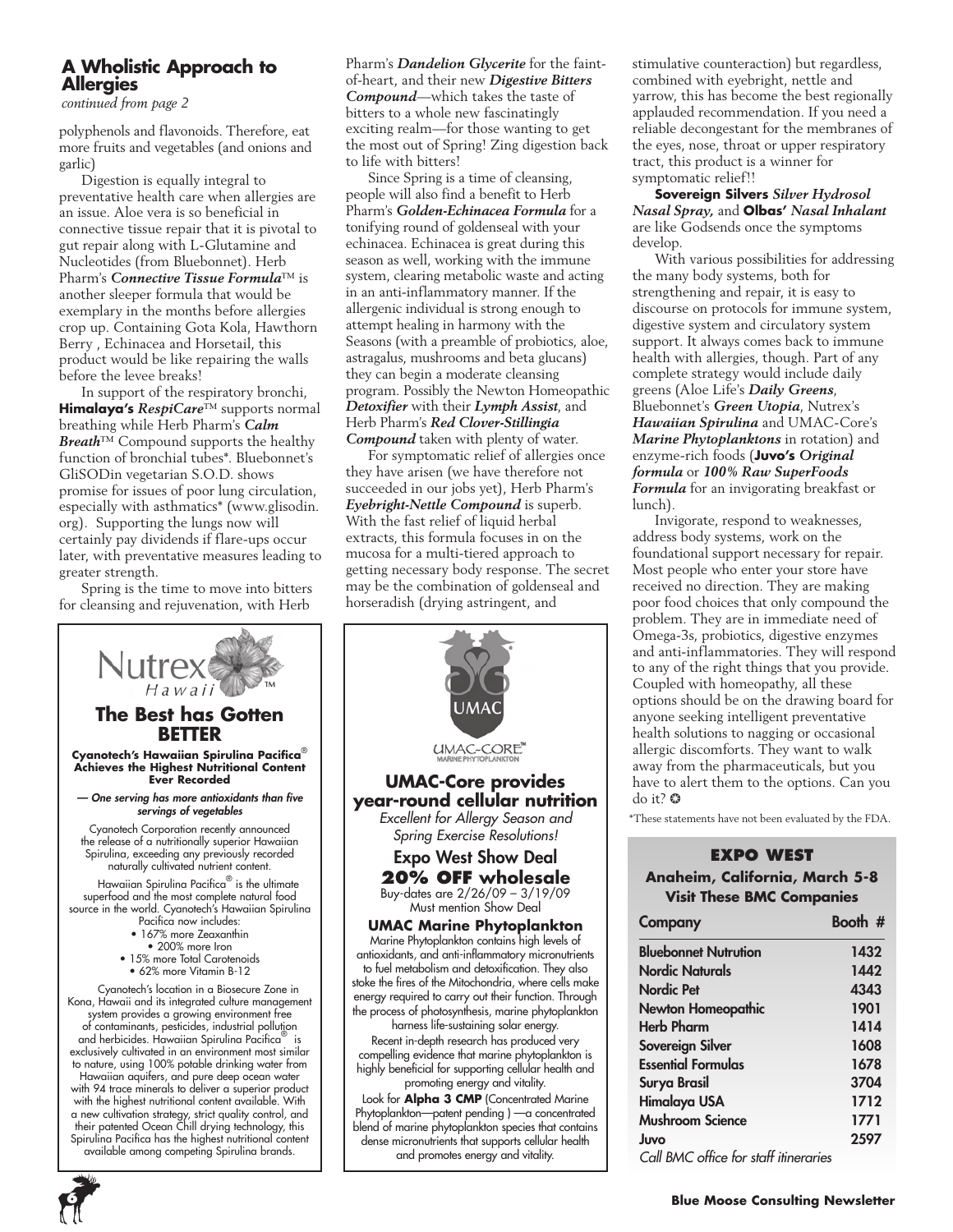#### **Cheers to Our Manufacturers**

*continued from page 1*

best materials possible. No one ever accuses Bluebonnet of shortcuts or cost-driven compromises. This is the company you should feel comfortable building your business with, and their loyalty to our industry means that your store will always be known as a store offering the best products possible.

Now Bluebonnet Nutrition is also known as an industry leader in conservative progressive science-based nutrition, offering many of the most innovative new products to be introduced in the last four years.

When you think about a company that has literally transformed this industry with their innovation, no company stands higher than **Nordic Naturals**. When Joar Opheim entered our industry, fish oils were still misunderstood, poorly manufactured and lacking the respect they have in every quarter today. His vision, and the platform of education upon which he built his company, has led to continued international recognition of Nordic Naturals products as in a class by themselves. This past year, Nordic was recognized as being the manufacturer that elicited the greatest consumer trust in America for nutritional supplements; and was also recognized by experts on prenatal health as being the line considered most trustworthy for pregnant women to take. What greater honor could a company desire than to know that their products are considered safe enough, and of such superior benefit that they would be expressly recommended for that most delicate and sacred stage of life? Nordic Naturals has caused a change in the way fish oil manufacturing (and harvesting) occurs in the entire industry. The market will only continue to marvel at their innovation, as they provide the best quality Omega-3s available for optimal health.

2009 marks the 30th anniversary of the founding of **Herb Pharm**. The progress that Ed and Sarah have made in the development of their farm and herbal manufacturing facilities is truly worthy of a book. Ed Smith's relentless pursuit of perfection in cultivation, manufacture and sourcing certainly has led to the respect that this industry-leader has earned with herbalists, health professionals and herb connoisseurs worldwide. And, equally as compelling, Ed and Sarah achieved this success on their own terms. Admirable!!! No company can currently match Herb Pharm's impeccable system of plant sourcing, identification and quality assurance. In this age of modern advancements, plant medicine is best served when we bring the best medicine out of the plant: this is the best healing for our planet. Happy Birthday Herb Pharm!!

Family-run businesses are the backbone of our industry. The amazing stories of how Karen Masterson Koch and Dr Luc Chaltin came to their vocations are inspiring. Both **Aloe Life** and **Newton Homeopathics** redefined their industries, with Karen bringing whole leaf aloe vera to market and prestige as a health essential, and Dr. Luc bringing the homeopathic systems of "drainage" to the U.S., making homeopathy more acceptable to everyone by offering combination formulas. These companies make superior products that are the backbone of the best stores in the region.

Two other family businesses, **Sovereign Silver** and **Himalaya USA**, started with a glorious vision and have grown to become internationally respected because they make products with greater quality guarantees than have ever been consistently offered in their category. Again, the stories of the genius of the creation of a perfect silver hydrosol (Stephen Quinto), and the 79 years of determination that led Himalaya USA to be a recognized international manufacturer of pharmaceutical herbal medicine (the

#### **"We Are health food people" Allison Modafferi, Phone Sales Support, North &South Carolina**



I am brand new to this industry, and so excited to be warmly welcomed into a world of wellness enthusiasts! Like so many of you, I became interested in health and nutrition when, wary of conventional methods for meat production, I decided to become a vegetarian. I started reading everything nutritionrelated that I could get my hands on. My new passion drove my family crazy for years, but soon they started calling me for advice with their diets and supplement choices! When I became a yoga teacher soon thereafter, I began to consider my overall wellness as part of an integrated practice and lifestyle.

I joined Blue Moose Consulting this year, as the Inside Sales Rep for North and South Carolina. I'm thoroughly enjoying getting to know the passionate people that work in this industry, especially those who interact with and educate consumers and the well-informed consumers themselves! I look

forward to wholeheartedly serving the health food and nutritional supplements communities here in the southeast, as I continue to grow with the company.

I also teach yoga at Sangati Yoga & Massage, in Charlotte, NC, and am pursuing my Anusara Teacher and Integrative Nutrition Certifications. In my spare time, I perform with the bands Volatile Baby and Side by Side. In everything I do, I aspire to live by these words, inspired by Dutch immigrant and author Edward W. Bok's grandmother: "Make you the world a bit better or more beautiful because you have lived in it.'

Thank you. Be well! I hope we'll make this world a bit better and more beautiful, together!

Manal family) are inspiring. BMC is honored to be associated with both.

**Essential Formulas** not only offers the best "probiotic" ever made, they too offer a product that redefines their category. Years from now, the standard will still be judged by the fermented whole food compound that Dr. Ohhira has given to the world. The product should be considered optimal to every healing modality. For the food purist, Dr. Ohhira's Probiotics 12 Plus, Aloe Life's aloe vera and Nordic Naturals cod liver oil are the perfect elementary threesome for health.

The reason BMC chose to represent **Mushroom Science** and **Immune Health Basics** is that it is my personal desire to help every community learn the essentials for immune system health. These products, along with the foods of the herb world, offer the greatest hope for acute and chronic immune system distress. Both companies offer the best products for getting beta glucans and polysaccharides into the body to affect balanced and efficient immune response and homeostasis. Your community is not adequately served if these companies are not presented for the value they bring.

**Nutrex Hawaii** quite simply makes the best spirulina and astaxanthin in the world. I firmly believe in both these foods for world health, and as future world food supplies. **UMAC-Core** is another company that changed world nutrition history. The technological advancement that Tom Harper achieved in unlocking the nutrients from marine phytoplankton is one of the most important food accomplishments of our lifetime. Research is proving Alpha 3 CMP to be the most natural and beneficial cell food ever found. In a short period of time, I have heard of more miracles from this (new) product already than I ever would have expected. In both these cases, harvesting and brilliant technological advancements should be applauded for the achievements that the manufacture (harvest) of these marine products offers. Staying with one of my favorite topics green foods—**Juvo** has put the spirit and excitement back into enzyme-rich, freezedried whole foods. BMC offers the best that the green food kingdom has to offer.

Everyone loves **Olbas**, but most people do not understand the local gem that **Penn Herb Company** is. They manufacture the largest selection of encapsulated herbs in the country, and—again—are a smart, familyrun business. In fact, Olbas is so perfectly and seamlessly run that people often take them for granted. But try being without the nasal inhaler or lozenges or pastilles or the oil for two weeks and hear the consumer outcry. Olbas is essential.

As natural and organic bodycare continues its march toward better days, the ethics demonstrated by Debra Claire at

*continued on page 8*